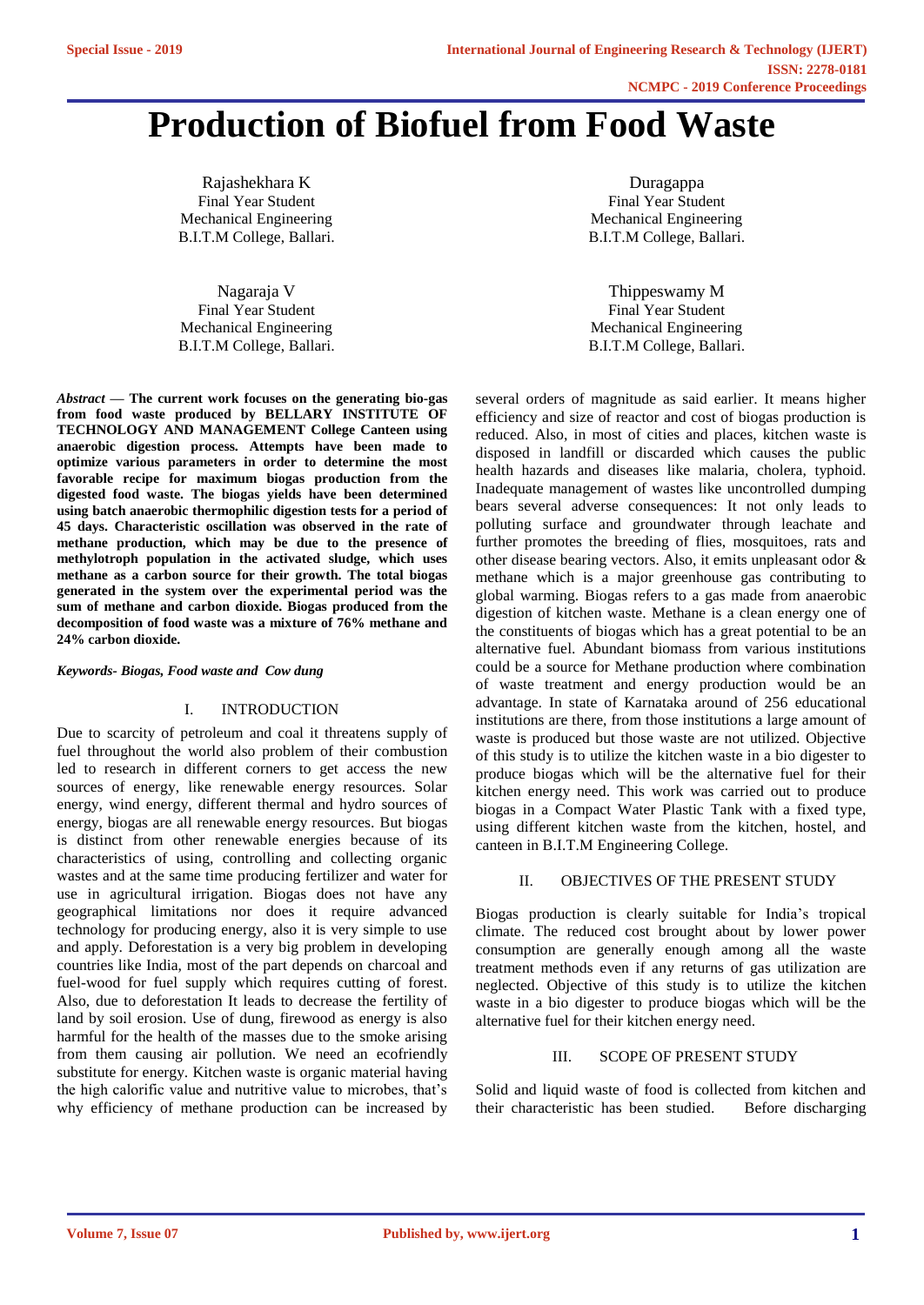waste water to water bodies it has to be treated to reduce the Chemical Oxygen Demand, Sulphate content. As a result of this treatment Biogas liberated can be used for domestic purpose. To define the current development situation of the biofuel's enterprises with regards to biofuel production using wastage of food.

- a) Increase rural income and ensure women empowerment.
- b) Generate rural employment.
- c) Promote Renewable Energy through harnessing of Biofuel energy.
- d) Reduce the import bill of oil for the country/State Promote availability of organic manure.
- e) Reduce toxic emission during combustion of Biofuel, which is practically free of sulphurous compound.
- f) Reduce greenhouse gas emissions through substitution of fossil fuels with plant oils-based fuel.

# IV. MATERIALS AND METHODS

# A. Sources and generation of food waste

Food waste which is collected from Ballary institute of technology and management Engineering College canteen situated in Allipura includes vegetables, fruits and other items. The treatment process of food waste products gives hazardous waste. The usage of chemicals is one of the main reasons for this. The manufacturing of food items is a process that must be accomplished by adhering to strict controls of both the local and Federal food regulatory agencies. The items of food that are manufactured are as varied as the people they serve. Common staples, exotic delicacies, snack foods and ethnic specialties are all food items that go through a controlled and precise manufacturing process with safety always at the forefront.

#### B. Sample collection

Samples for treatment of food waste, both solid and liquid were collected from BITM Engineering College canteen. About 150 kg of waste items collected are categorized as vegetables, fruits, rice, other food items and waste water which mixing together, forms semi solid state.

# a. Materials

The semi-solid waste used in this study is collected from college canteen. The fresh Cow Dung Slurry was added to the above food waste to supplement the reaction process. It is used as a seeding material for the reaction process in the container.



Fig.4: Food waste

#### C. METHADOLGY



Procedure

- a) The various forms of food waste is collected from the kitchens, collage hostels, hotels, etc. and mixed with a 2:1 quantity of water in the mixing tank. This forms the slurry.
- b) The slurry fed into the digester through the inlet chamber.
- c) When the digester (container) is partially filled with the slurry, the introduction of slurry is stopped and the plant is left unused for about 30 to 40 days.
- d) During these 30 to 40 days, an anaerobic bacterium present in the slurry decomposes or ferments the food waste in the presence of water.
- e) As a result of anaerobic fermentation, biogas is formed, which starts collecting in the dome of the digester.
- f) As more and more biogas will start collecting, the pressure exerted by the biogas forces the spent slurry into the outlet chamber.
- g) From the outlet chamber, the spent slurry overflows into the overflow tank.
- h) The spent slurry is manually removed from the overflow tank and used as manure for plants.
- i) The gas valve connected to a system of pipelines is opened when a supply of biogas is required.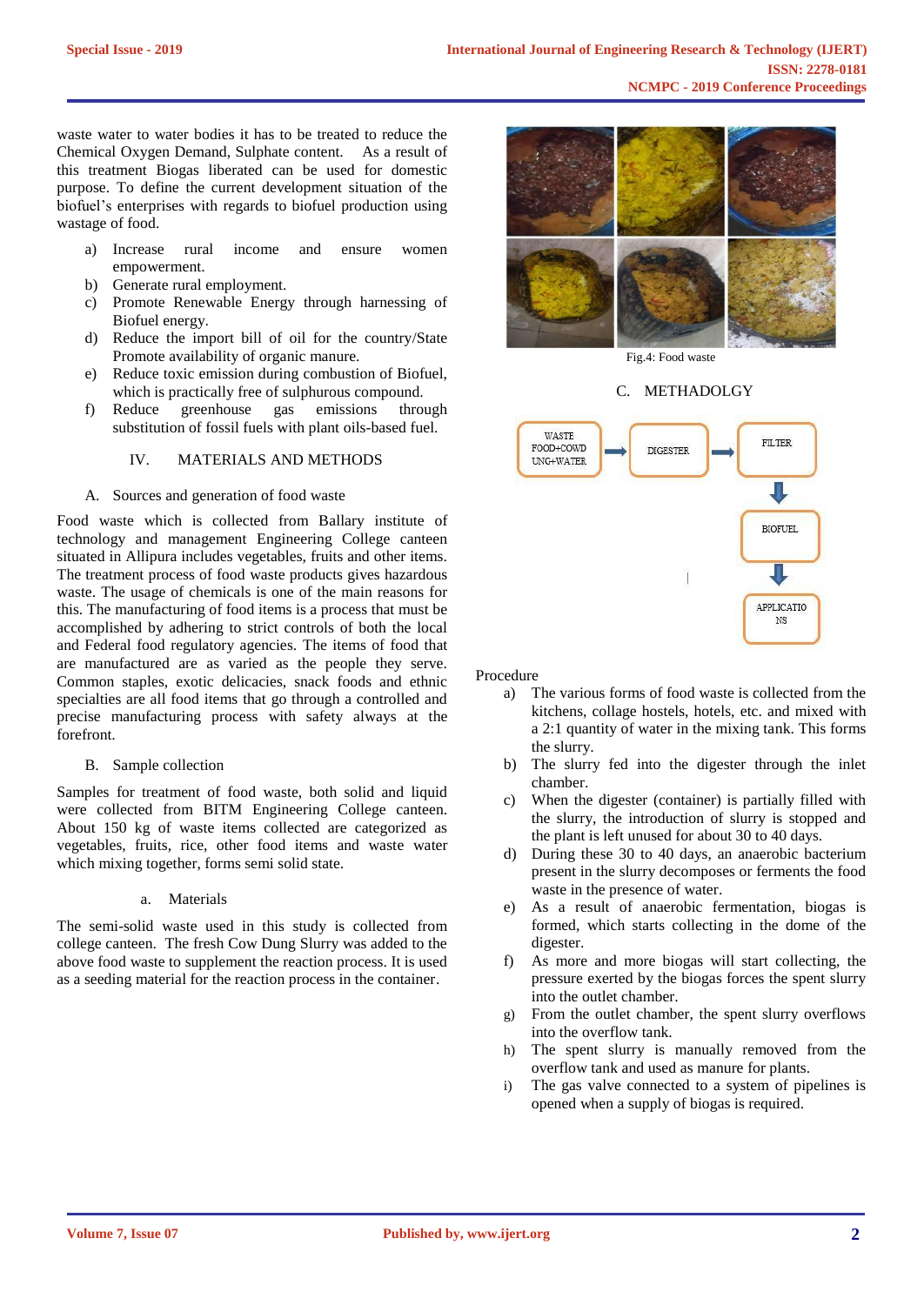- j) To obtain a continuous supply of biogas, a functioning plant can be fed continuously with the prepared slurry.
- D. DIAGRAM AND WORKING PRINCIPLE



Figure. 6 Biogas digester

Experimental studies were carried out in batch reactors of 300lit capacity and made up compact water plastic material. The effective volume of the reactors was maintained at 178lit the reactor was providing with suitable arrangements for feeding, gas collection, and draining residues. Experiments were carried out in the ambient temperature. Each reactor was added with 15lit sludge and diluted to 300lit of working volume.

# E. REACTION INVOLVED IN BIOGAS PLANT (ANAEROBIC DIGESTION)



Anaerobic digestion is a multistep biological and chemical process that is beneficial in not only waste management but also energy creation. There are four fundamental steps of anaerobic digestion that include Hydrolysis, Acidogenesis, Acetogenesis, and Methanogenesis. Throughout this entire process, large organic polymers that make up Biomass are broken down into smaller molecules by chemicals and microorganisms. Upon completion of the anaerobic digestion process, the Biomass is converted into Biogas, namely carbon dioxide and methane, as well as digestate and wastewater.

# F. FUNDAMENTAL STEPS

**Hydrolysis: -** In general, hydrolysis is a chemical reaction in which the breakdown of water occurs to form H+ cations and OH- anions. Hydrolysis is often used to break down larger polymers, often in the presence of an acidic catalyst. Through hydrolysis, these large polymers, namely proteins, fats and carbohydrates, are broken down into smaller molecules such as amino acids R-CH (NH2)-COOH, fatty acids (CH3)-COOH, and simple sugars. While some of the products of hydrolysis, including hydrogen and acetate, may be used by methanogens later in the anaerobic digestion process, the majority of the molecules, which are still relatively large, must be further broken down in the process of Acidogenesis so that they may be used to create methane

- *1.* **Acidogenesis: -** Acidogenesis is the next step of anaerobic digestion in which acidogenic microorganisms further break down the Biomass products after hydrolysis. These fermentative bacteria produce an acidic environment in the digestive tank while creating ammonia  $(NH_3)$ ,  $H_2$ ,  $CO_2$ ,  $H_2S$ , shorter volatile fatty acids (VFAs), carbonic acids, alcohols, as well as trace amounts of other byproducts. While acidogenic bacteria further breaks down the organic matter, it is still too large and unusable for the ultimate goal of methane production, so the biomass must next undergo the process of acetogenesis.
- *2.* **Acetogenesis:** In general, acetogenesis is the creation of acetate, a derivative of acetic acid, from carbon and energy sources by acetogens. These microorganisms catabolize many of the products created in acidogenesis into acetic acid (CH<sub>3</sub>COOH),  $CO<sub>2</sub>$  and H<sub>2</sub>. Acetogens break down the Biomass to a point to which Methanogens can utilize much of the remaining material to create Methane as a Biofuel.
- *3.* **Methanogenesis:** *-* Methanogenesis constitutes the final stage of anaerobic digestion in which methanogens create methane from the final products of acetogenesis as well as from some of the intermediate products from hydrolysis and acidogenesis. There are two general pathways involving the use of acetic acid (CH3COOH) and carbon dioxide  $(CO<sub>2</sub>)$ , the two main products of the first three steps of anaerobic digestion, to create methane in methanogenesis:

1) Chemolithotropic methanogens chemical reaction  $CO<sub>2</sub>+4H<sub>2</sub> \rightarrow CH<sub>4</sub>+2H<sub>2</sub>O$ 2) Methyl tropic methanogens chemical reaction  $CH<sub>3</sub>COOH \rightarrow CH<sub>4</sub> + CO<sub>2</sub>$ 

While  $CO<sub>2</sub>$  can be converted into methane and water through the reaction, the main mechanism to create methane in methanogenesis is the path involving acetic acid. This path creates methane and  $CO<sub>2</sub>$ , the two main products of anaerobic digestion.